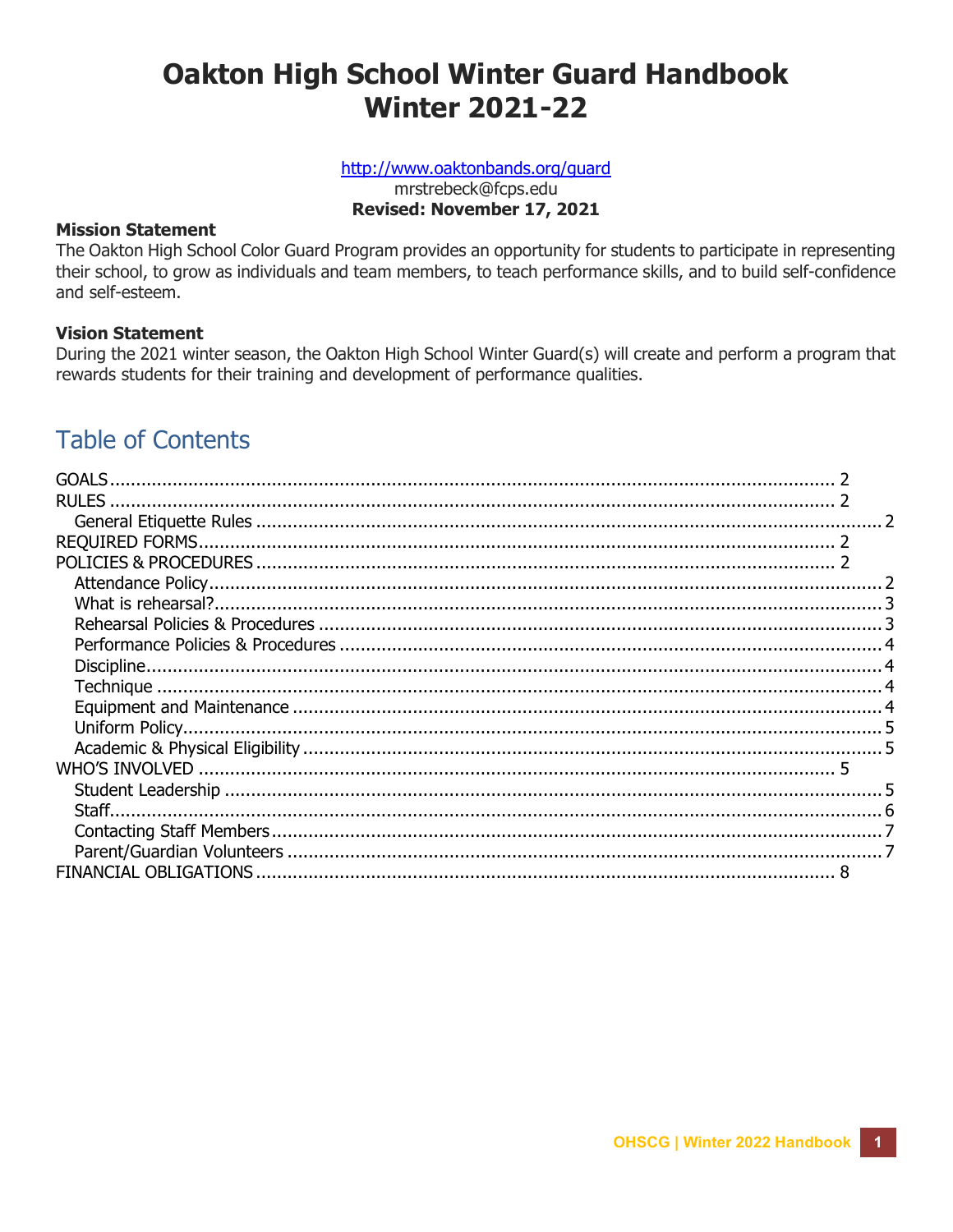# MOST IMPORTANT

# GOALS

- 1. Have fun
- 2. Learn new skills
- 3. Be competitive

# RULES

- 1. Treat each person with respect.
- 2. Practice like a champion to perform like a champion.
- 3. There is no "I can't." There is always "I will try."
- 4. Breathe.

## General Etiquette Rules

- 1. We maintain a positive environment. Unkind words, harsh words, curse words, and profanity of any kind are not allowed at any time including outside of rehearsal.
- 2. At all times, and especially when you ARE WEARING OAKTON COLOR GUARD GEAR, you are considered a representative of Oakton High School and Oakton HS Color Guard. Act appropriately. Please see Uniform Policy.
- 3. You must be on your best behavior while at rehearsal and in performance venues. Making negative comments about other students, staff, parents, volunteers, or performing groups is not permitted.
- 4. Be dependable.
- 5. Be your best.
- 6. No member shall ever correct or comment negatively on another member's or section's performance. Specifically, approaching someone to give them constructive or negative unsolicited feedback is strictly prohibited. If you want to help someone, but are unsure of how to approach them, ask the staff for some pointers.
- 7. Do your color guard duties (guard box, speaker, beginning on time, etc.) without being asked.

# REQUIRED FORMS

Most forms can be found at http://www.oaktonbands.org/guard and http://www.oaktonbands.org/forms Students are required to submit:

- 1. Emergency contact form
- 2. Physicals (must be completed and filed with Band)
- 3. Vaccination record
- 4. Medical information (if required)
- 5. Complete concussion training at www.fcps.edu/sports

# POLICIES & PROCEDURES

## Attendance Policy

Each member plays an integral role in the color guard program. All other activities and appointments must be scheduled around rehearsal and performance dates and times. Social plans, dental/doctor/optometry appointments, jobs, group project meetings, homework, and other appointments or commitments of this nature cannot interfere with rehearsals or performances.

1. Attendance at every rehearsal and performance is **mandatory**.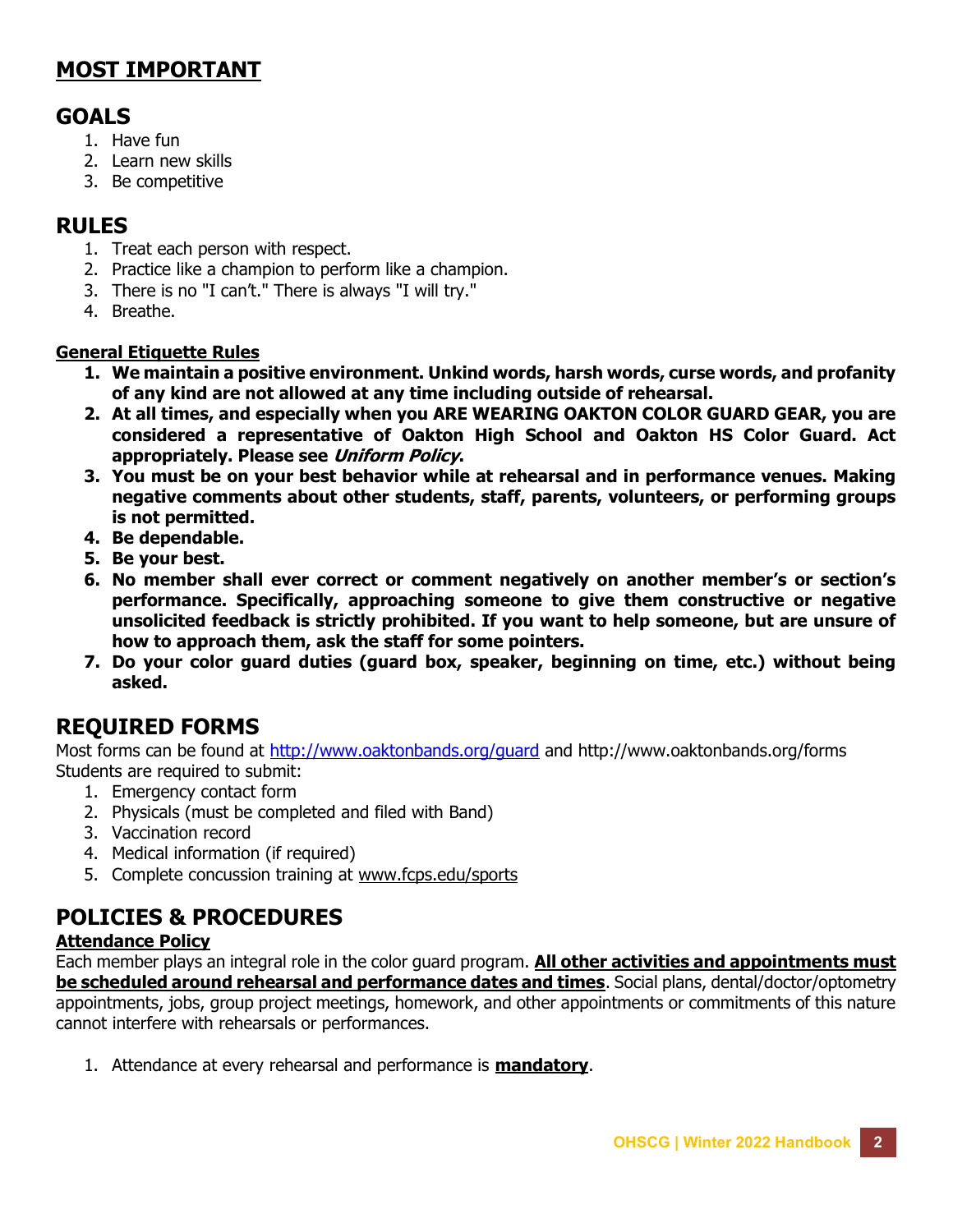- 2. Any absence may cause the student to not perform. Rehearsals are for students to practice together. They learn and refine choreography and staging. Changes are frequent. Should a student miss rehearsal, they may be missing important changes that affect their safety and the safety of others.
- 3. Communication is key. You must notify mrstrebeck@fcps.edu for all absences and copy a parent/guardian as well as captains.
- 4. If a member has an unavoidable conflict with either a rehearsal or performance, it is highly encouraged that the member make every effort to attend a portion of rehearsal, either before or after the conflicting activity.
- 5. Excused/Unexcused Absence
	- a. An absence is excused if both of the following criteria are met:
		- i. The member's parent or guardian notifies an instructor one week in advance of the absence, or the member's parent or guardian notifies the instructor of a sudden, serious family emergency.
		- ii. The absence is not related to any of the following events or activities: social plans, dental/doctor/optometry appointments, jobs, studying, and other appointments or commitments of this nature. Generally, if it can be scheduled in advance, you must schedule around rehearsals and competitions.
	- b. Illness is an excused absence.
		- i. If you attend school, you should attend rehearsal unless you are contagious or too ill to observe rehearsal. We cannot stress enough how important it is for you to attend rehearsal, even if you are not able to participate.
		- ii. If you do not attend school, you may not come to practice. However, you are still required to notify the staff of your absence from school and rehearsal. We will worry about you if you are a no-show.
		- iii. The staff understands that extended absences due to illness may occur. If this is the case, the staff may choose to count your extended absence as one (1) absence, as long as you are not attending school during your illness.
	- a. All other absences not addressed as Excused Absences are unexcused.
- 6. Unexcused absences will result in disciplinary actions.
- 7. Repeated absences, especially unexcused absences, may be addressed with the member's parents/guardians.

## What is rehearsal?

What is the difference between rehearsal and practice? Practice is what one does away from the rehearsal environment to improve and develop individual skillset. Rehearsal is the time all members come together to learn new technique, choreography, staging, and/or refine and get feedback on those details.

### Rehearsal Policies & Procedures

- 1. All members must come to every rehearsal. See the *Attendance Policy* for further information.
- 2. Arriving at rehearsal "on-time" generally means at least 10 minutes early. Use this time to get your equipment, change, warm-up, transport equipment to rehearsal space, review technique and choreography, and generally prepare for the rehearsal.
- 3. You must bring a personal water bottle that is full at the start of rehearsal.
- 4. Students may elect to bring snacks for nutrition and energy. These should be consumed before or after rehearsal, or on long water breaks. No chewing gum is allowed at any time during rehearsal
- 5. Appropriate rehearsal attire is required. You must be in rehearsal attire before the start time. "Appropriate rehearsal attire" includes:
	- Comfortable workout attire
		- i. stretch pants, athletic shorts, tank tops, t-shirts, sports bras, appropriate undergarments
		- ii. No loose or baggy clothing. Ankles must be visible.
	- Mask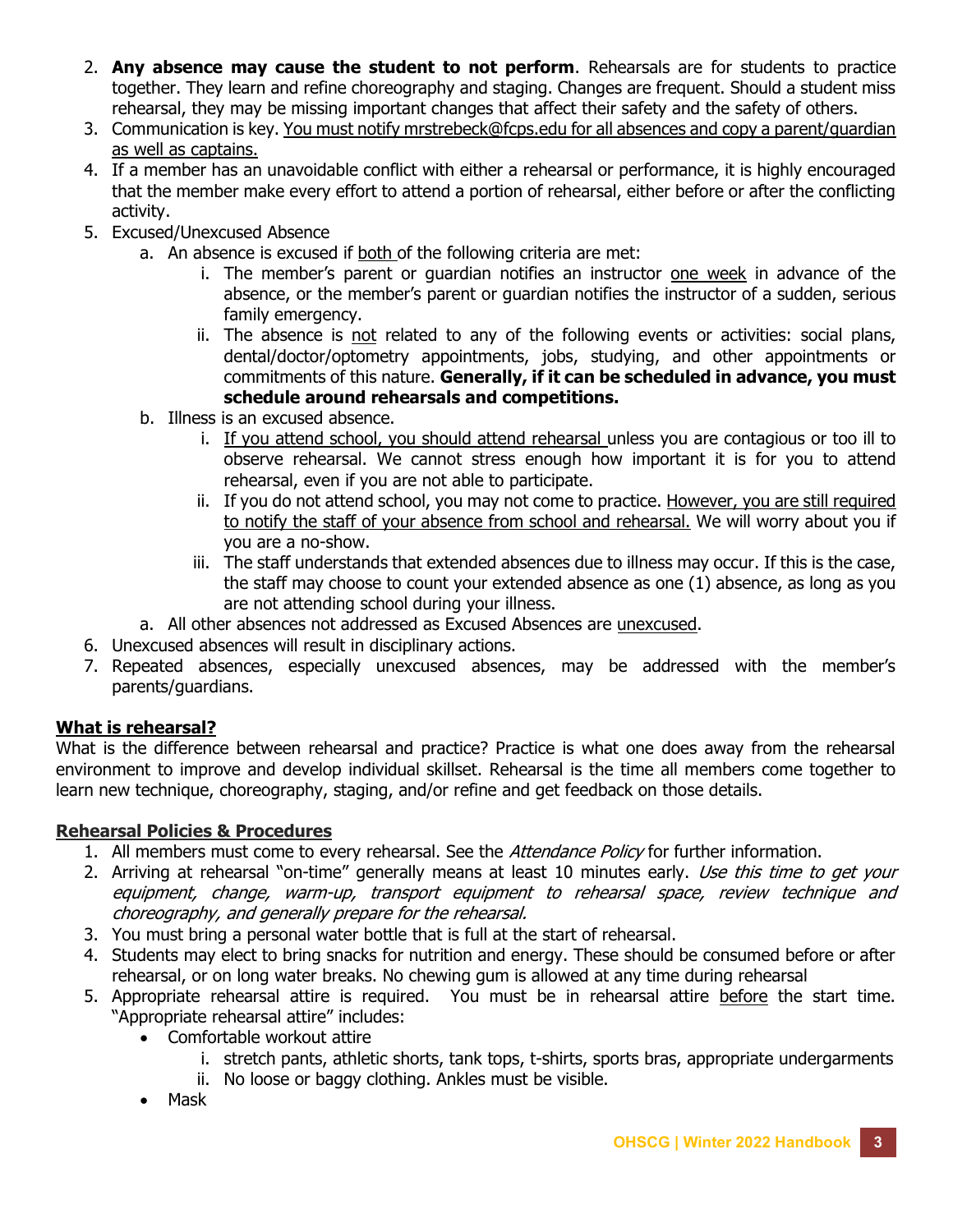- Gym/tennis shoes with socks
- Hair must be completely pulled back off the face and neck and secure. Loose hair that falls into the student's face can cause an unsafe situation when we are learning new skills.
- No jewelry should be worn at rehearsal or performances. Stud earrings are acceptable.
- School clothing attire policies will apply at all times.
- 6. Cell phones must be on vibrate or mute during rehearsal. You are not permitted to check your phone unless we are on a break. If you are expecting an important phone call, you may leave your phone with a staff member. If it rings, a staff member will give it to you.
- 7. If you are struggling, you will enlist someone to help you *outside* of practice.
- 8. Do not spin while staff is giving whole-group instruction.
- 9. Do not move or talk at the end of a repetition until you are told to "relax." Performance is a quality improved through practice.
- 10. If the staff is working with another group that does not involve you, you should be working silently on parts of your show while paying attention in case the staff needs you.
- 11. There is a difference between being given time for water and being given a "break." Time for water is short and mandatory. Breaks may be a bit longer and are optional.
- 12. In general, you should not take water or a break unless the entire group is permitted water or a break.
- 13. The staff is not the only source of information when you are at rehearsal. Please be sure to address your questions to your fellow guard members before you address them to the staff.

### Performance Policies & Procedures

- 1. All black rehearsal attire, "blacks," is required on **all** show days, and may be required during some weekday rehearsals.
- 2. You may not leave the performance venue early unless you have it approved in advance with one of the staff members and the person picking you up has filled out the required form in advance. (See the FCPS forms webpage for this form.)
- 3. You may not go anywhere alone while at a performance venue. You must always be with another guard member. We call this "twos." You must always be with a two.

#### **Discipline**

Color Guard is a sport of the arts, but still a sport, nonetheless. It may be necessary for the color guard instructors, band directors, or other band staff to discipline a member of the guard, just like a coach would discipline members of his or her team. Examples of disciplinary action include doing strength building activities, running reps of the choreography, doing technique reps, arriving early or staying late at practice, etc. In all situations where discipline is warranted, the intent is to instill in the member responsibility for his or her actions, ensure the discipline corresponds appropriately to the offense, and to demonstrate to all members when behavior is unacceptable.

#### **Technique**

One of the most important aspects of color guard is having good technique. Technique is the application of methods to demonstrate skills. A color guard only has good technique if we all strive for, and achieve, the technique as a unit. The technique program used by each color guard is at the discretion of the color guard staff. How we spin in the OHSCG may be different than other schools or other instructors you have had in the past. Disagreeing with or questioning the technique of the instructors will not be tolerated. All of the instructors have spun with multiple color guards and thus have experience spinning within the guidelines of many different technique programs. We have pooled our experiences to create a technique program appropriate for the current level of the OHSCG.

#### Equipment and Maintenance

The maintenance and care of the Color Guard equipment is incredibly important. Equipment must be stored and cared for correctly. Equipment should never be lent out, left out, or unattended for any reason. It should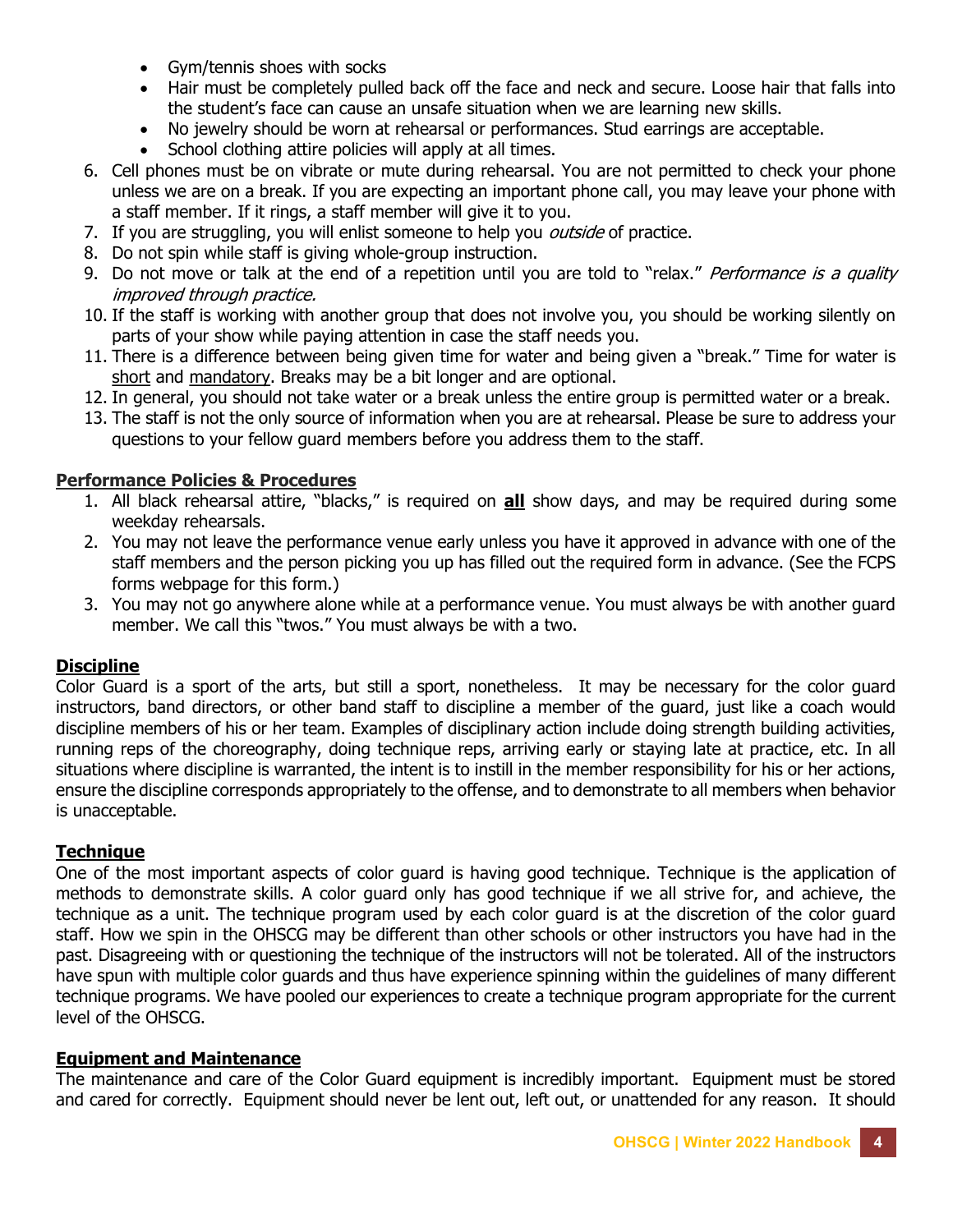be cleaned and handled with care per given instructions. Only color guard members are permitted to practice with the equipment. No member should ever allow another person to spin their equipment, even if that person participate(-s –d) in color guard during another season.

### Uniform Policy

To complete the look and feel of the program, performers will be given a uniform. This uniform must be treated with the utmost respect. In uniform and in your guard jackets, you are considered a representative of Oakton High School and Oakton HS Color Guard. You must be on your best behavior.

- 1. In uniform and in guard gear (shirts, jackets, etc.), act with dignity, grace, and respect.
- 2. Treat your uniform with respect.
- 3. You are never to be in "partial uniform." The uniform is either entirely on or entirely off.
- 4. You are not to run in uniform.
- 5. You are not to eat in uniform. You may only drink water.
- 6. Public Displays of Affection (PDAs) are not permitted while you are in uniform.
- 7. Following each performance, you must inspect your uniform for any marks, damage, or wear and tear. If there is something, you must notify a staff member immediately. They will provide instructions on how to repair it.
- 8. Uniforms must be laundered following each performance and prior to the next one. Laundry instructions will be provided. Uniforms are generally fragile and will have specific laundry instructions.

### Academic & Physical Eligibility

All students must meet the Oakton High School requirements to be eligible for participation in a sport. All students must have a current (signed on or after May  $1<sup>st</sup>$  for the following school year) physical on file with the activities office. Please find more information about the physical at Physical Examination Form - VHSL.

All students must also complete:

- 1. Vaccination record for Covid-19
- 2. Emergency medical contact form
- 3. Health Information Form
- 4. Concussion Education
- 5. Over the Counter Medication Form

# WHO'S INVOLVED

### Student Leadership

At the beginning of the winter season, we will put out an application for guard leaders. We typically select 2-3 captains for each guard. We need other leaders in addition to captains, as these responsibilities are required for each season and guard. The captains will generally organize the other leaders unless specifically instructed by staff. The responsibilities for various leadership roles are listed below:

Captain(s): Responsible for communication between staff and students. Oversees Managers by checking in on work and coordinating assistance. Leads rehearsal when instructor is not there, or designate lead to other leadership. Starts rehearsal on time, and leads warmup/strength-building. Works with new/younger students on skills achievement and retention to encourage all students to reach their potential. Identifies areas of concern for staff (in a private, appropriate setting). Creates and maintains channels of communication with members. Encourages students to attend fundraisers. Serves as an exemplar for rehearsal and show etiquette.

Assistant Captains: Shadow captain and act as captain in their absence. Assist in coordinating the work of the manager functions and/or act as the manager for specific functions.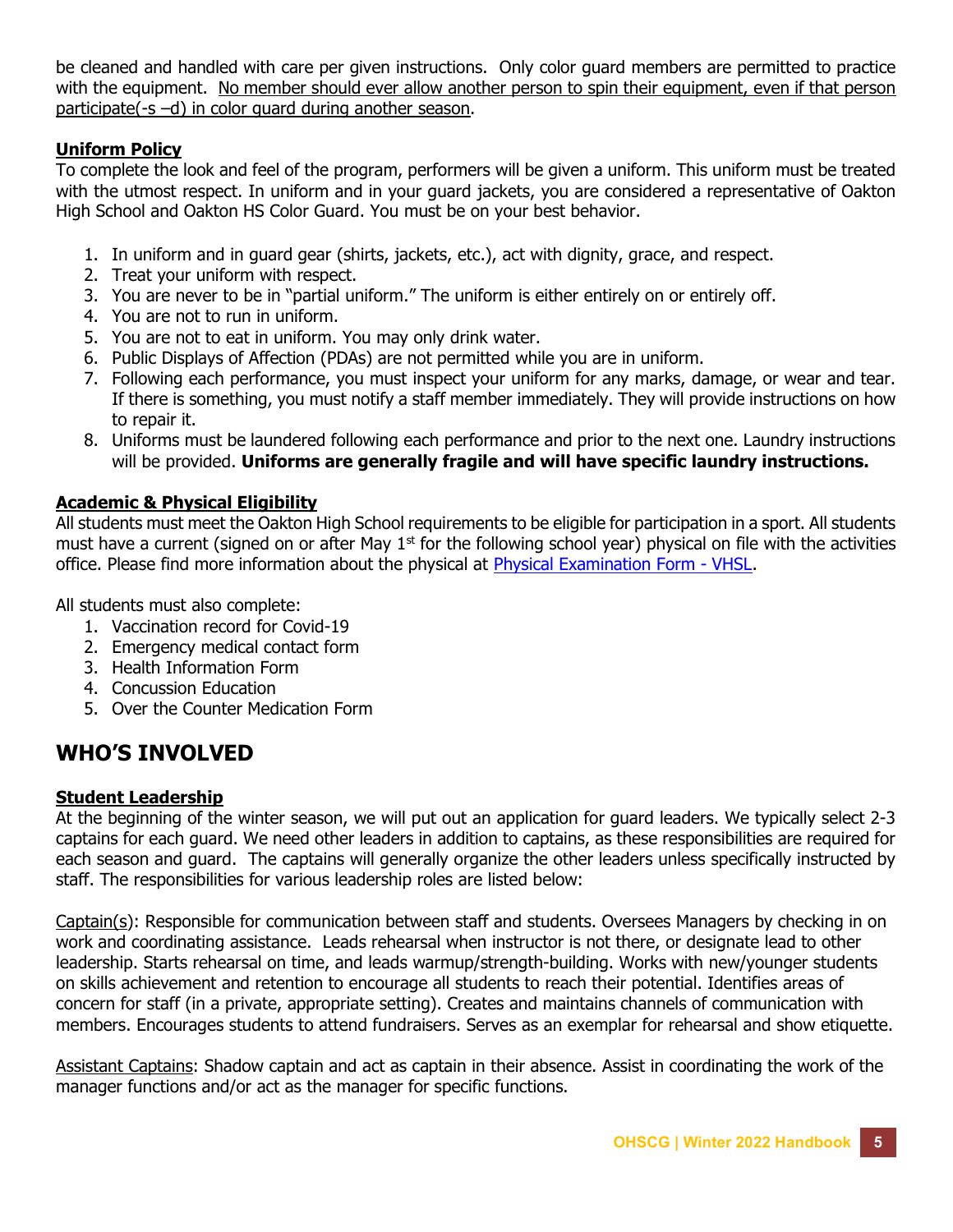Equipment manager: Keeps track of all equipment. Keeps inventory so coaches can know how many poles, rifles, sabers, weights, tape, and silks are available. Notifies instructor when we need to buy new tape, weights or equipment. Keeps track of who has borrowed equipment. Has knowledge of how to tape equipment and prepare for rehearsal and competitions. Instructs new students on proper equipment taping and maintenance.

Communications manager: Makes sure announcements are made in school. Coordinates/prepare flyers and other promotional material. Prepares photos and postings for social media. Social media postings include announcing when and where we will perform, competition results, pictures, videos, promotional materials, announcements of spin clinics and tryouts, working with Recruitment Manager to prepare graphics.

Recruitment Manager: Identifies places of recruitment for reaching out. Specifically, needs to work with middle schools on reaching upcoming eight graders. Identifies events and brings them to the attention of Coaches. Sets dates. Works with Communication Manager to create and post posters, graphics, etc. Runs recruitment events (i.e. has electronic signup, has handouts prepared, and leads presentation).

Skills Manager: Responsible for knowledge of all technique exercises. Maintains written directions for how to perform technique exercises. Works on creating a video of each technique exercise. Sends video and instructions to staff to post. Works with new/younger students on skill achievements and retention. Seeks additional knowledge of stretching, dance, and equipment in order to promote health and safety as well as build additional challenges for senior members.

Spirit Manager: Responsible for guard spirit and well-being. Promotes pride in being in the color guard programs. Sets up bonding experiences both during rehearsal and outside of rehearsal. Identifies experiences that are low cost or where members can support members with fewer resources. Brings spirit issues to the attention of staff. Makes sure each member feels valued and included. Sets up big/little program.

### **Staff**

Our experience in color guard gives the skills required to plan, rehearse, and perform fall and winter color guard activities. The staff's overall goal is to instruct students in the development of physical skills and positive attitudes for success in the color guard program and in their lives. In order to facilitate an open relationship amongst staff, parents/guardians, and members, we have included this section which outlines the staff's responsibilities.

The staff's duties include:

- General Supervision:
	- o Administer the color guard program.
	- o Plan and run appropriate rehearsals to prepare for upcoming competitions.
	- o Plan and run the audition process for each season.
	- $\circ$  Ensure students adhere to the behavior code as described in handbook.
	- o Discipline members, as outlined in the handbook.
	- $\circ$  Assign duties and responsibilities to color guard captains & members and evaluate their performance of these duties.
	- Technical Program & Show:
		- $\circ$  Establish clear goals at the beginning of each season, for both individual members and the color guard as a whole.
		- $\circ$  Develop a technical or "basics" program that provides the tools needed to achieve the current show's vocabulary.
		- $\circ$  Design a show at an appropriate level for maximum achievement.
		- o Order uniforms and equipment for each season.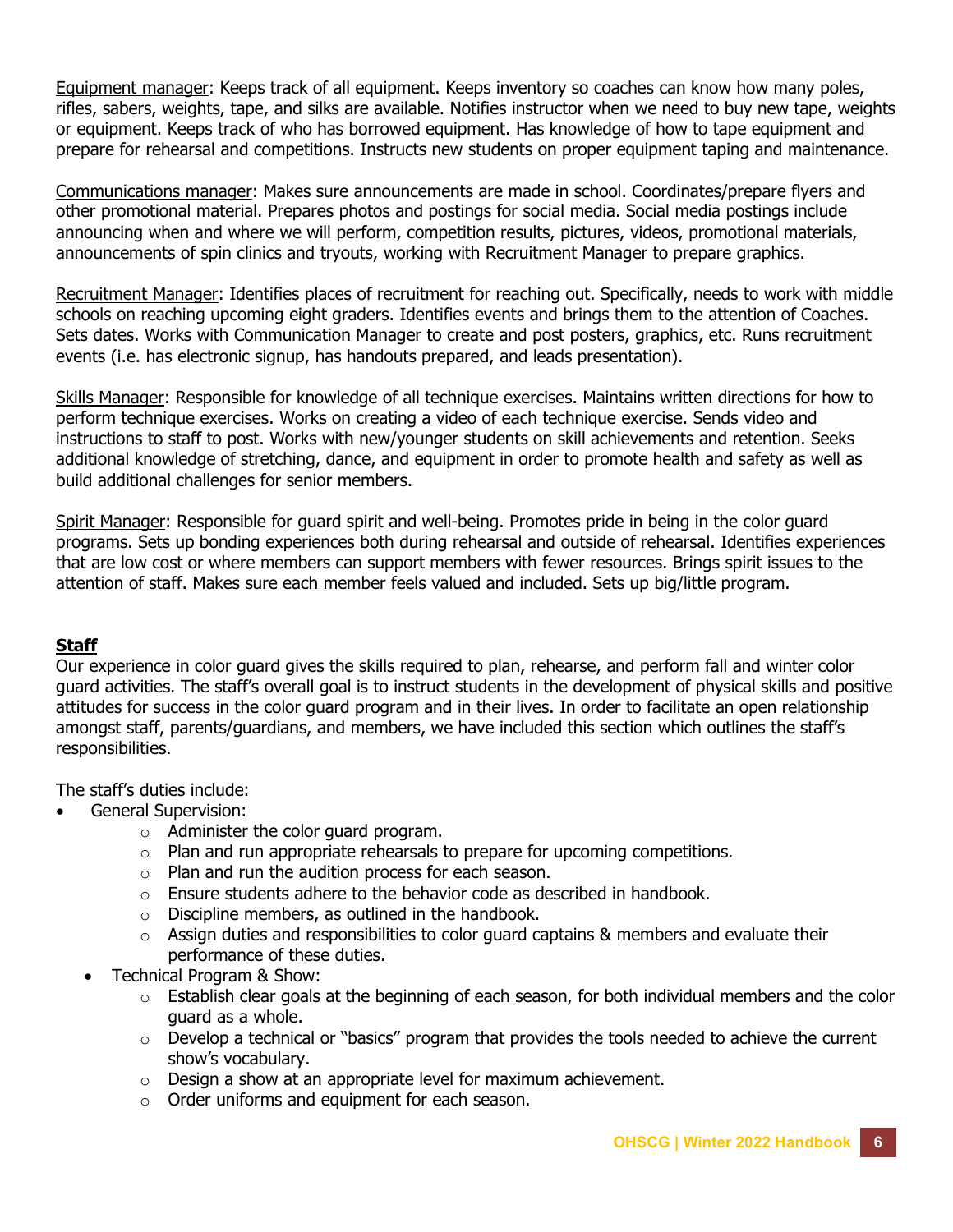- $\circ$  Write work, including flag, rifle, sabre, and movement, as required to fill the current season's show and in line with the color guard's ability level.
- $\circ$  Ensure that the vocabulary and work in the show is in line with the current technical program.
- $\circ$  Constantly develop the technical program and the show vocabulary to allow the membership to achieve excellence at their current competitive level and within their abilities.
- Administrative Tasks:
	- o Prepare and publish the current season's handbook.
	- o Confirm that all members understand and acknowledge handbook policies.
	- $\circ$  Confirm that all members have completed appropriate registration.
	- $\circ$  Communicate rehearsal and performance schedules to members and parents
	- o Oversee that the correct forms for all after-school group activities are submitted.

#### Contacting Staff Members

Coach: Miles Strebeck, MrStrebeck@fcps.edu Band Director: Jamie Van Valkenburg, jgvanvalkenb@fcps.edu

All emails should be sent to MrStrebeck@fcps.edu. Emails from students must copy a parent/quardian, the guard parent liaison, or other school official and may also need to cc the captain(s).

Other staff members: tbd

E-mail is always the best way to contact us. You are also welcome to speak with us before or after rehearsal.

#### Parent/Guardian Volunteers

We are in need of a variety of parent/guardian volunteers. These volunteers do the following:

- Drive students to competitions when buses aren't available
- Chaperone students at competitions, such as riding the bus, or managing students in holding areas
- Operate vending booth at competitions
- Organize snacks for long rehearsals
- Transport floor/props to and from competitions
- Take videos/photos of the students
- Organize orders for t-shirts, Oakton CG bags, Oakton CG jackets
- Represent color guard interests and support music programs at OHS at Oakton Band Boosters meetings
- Send email updates to other parents
- Take measurements and alter uniforms
- Arrange for old items to be resold
- Helping students set up before show by unfolding floor and moving prop

Contact the guard instructor for how to volunteer. We need the support of all our volunteers to succeed!

We also ask for a parent volunteer to serve as the Guard Liaison to the Marching Band and assist the Guard Coach. The more volunteers, the easier this position is. If you have any questions in 2022, please contact Wendy Gardiner or Annemarie Campbell.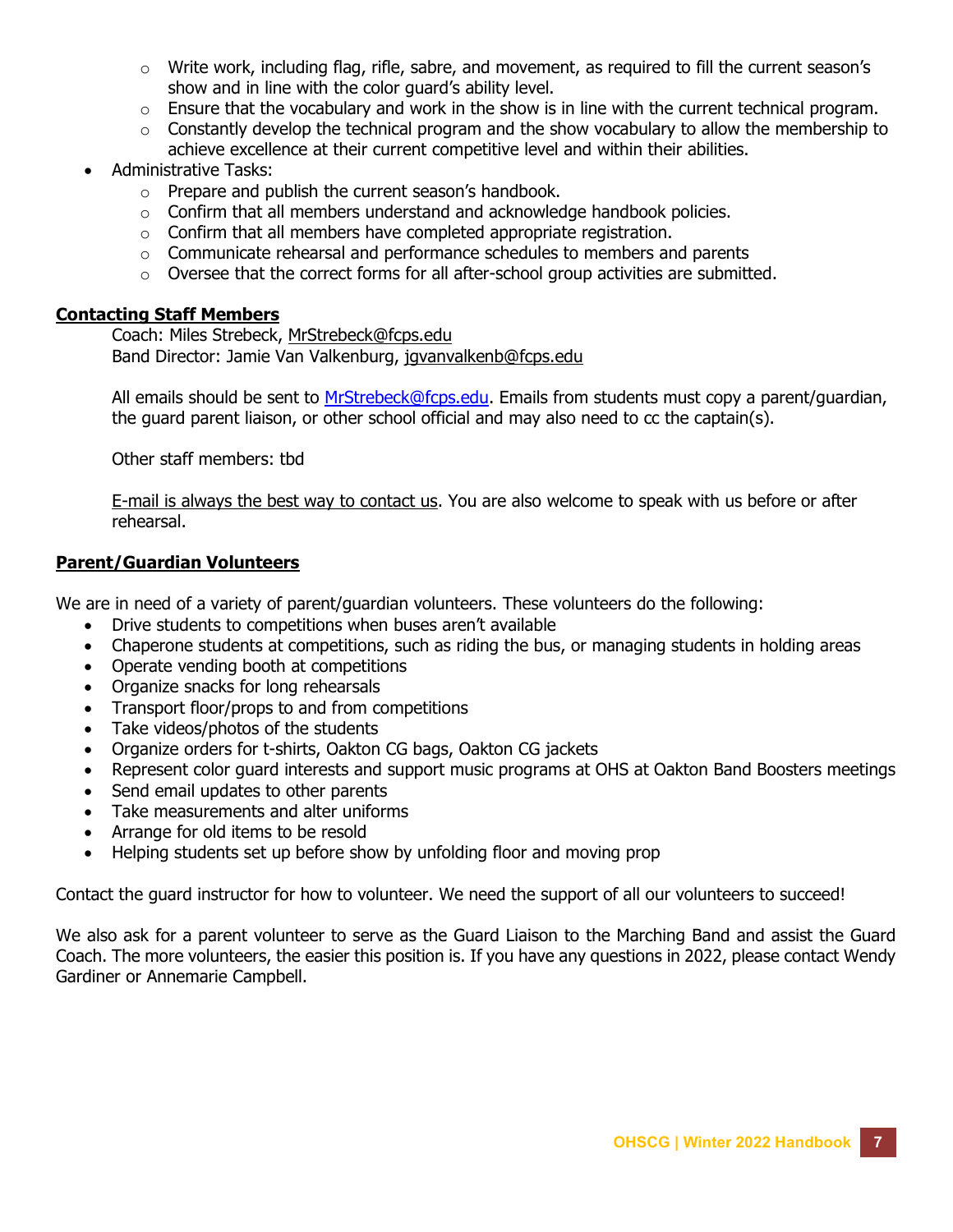# FINANCIAL OBLIGATIONS

Each member will be responsible for paying all pay-to-play costs. Additionally, the color guard may decide, as a group, to purchase additional personal equipment (such as bags, jackets, tshirts, etc.), these costs will be communicated to the member and his or her parents/guardians in a timely fashion and will be payable directly to the vendor. Fundraising through the band booster organization is available to guard members in order to offset the pay-to-play costs of participating in both winter and fall guard. We also do group fundraising to support the Band and Color/Winter Guard.

The 2021-22 financial obligation for each member is \$425. This cost covers uniforms, flags, rifles, sabers, show t-shirts, paint, floor tarp, equipment maintenance, show design, instructor fees, circuit registration, show registration, and other miscellaneous costs.

**Payment of \$425 is due at registration.** Payment plans are available, and there is also financial aid available. Payment will be made available on MySchoolBucks.

### First time performers:

For new students, there are several other items that contribute to the spirit and identity of the Oakton HS Color Guard. These items are required for purchase:

Jacket \$65 Bag \$35

#### Returning and first time performers: Embroidery is \$10.60.

Gloves are required. Practice gloves may be any color – you can order guard gloves or use weight-lifting gloves, Performance gloves must be nude in color.

#### Overnight Trips

We expect **TWO** overnight trips with **separate fee structures** in addition to the financial obligation. The cost for this trip is calculated specifically and only for the trip to cover transportation and lodging. The fee will be calculated when we have a more definitive schedule, including performance time and cost of hotel fees. This fee is generally \$125-150. Scholarships are available.

The winter guard team makes an annual overnight trip to a competition for WGI, usually in NJ or PA. We expect to go to Pittsburgh, PA from February 25 to February 26. Championships will be held the Hampton Coliseum in Hampton Roads, VA from April 1 to April 3.

#### Incidental Purchases

Other items, required for participation, but not purchased by the group, will need to be purchased on an individual basis. We have attempted to create a list of those items below for your convenience. Not all of these items will be required and some are strictly optional.

- Appropriate undergarments for the uniform
- Make-up as dictated by the show design and the staff members
- Hair styling products as dictated by the show design and staff members

#### **Fundraisers**

All members will be required to participate in marching band fundraisers as dictated by band/guard policy. More information will be provided as it becomes available.

# FINANCIAL AID IS AVAILABLE! PLEASE CONTACT MRSTREBECK@FCPS.EDU IF YOU ARE EXPERIENCING FINANCIAL DIFFICULTY IN PAYING THE FEES